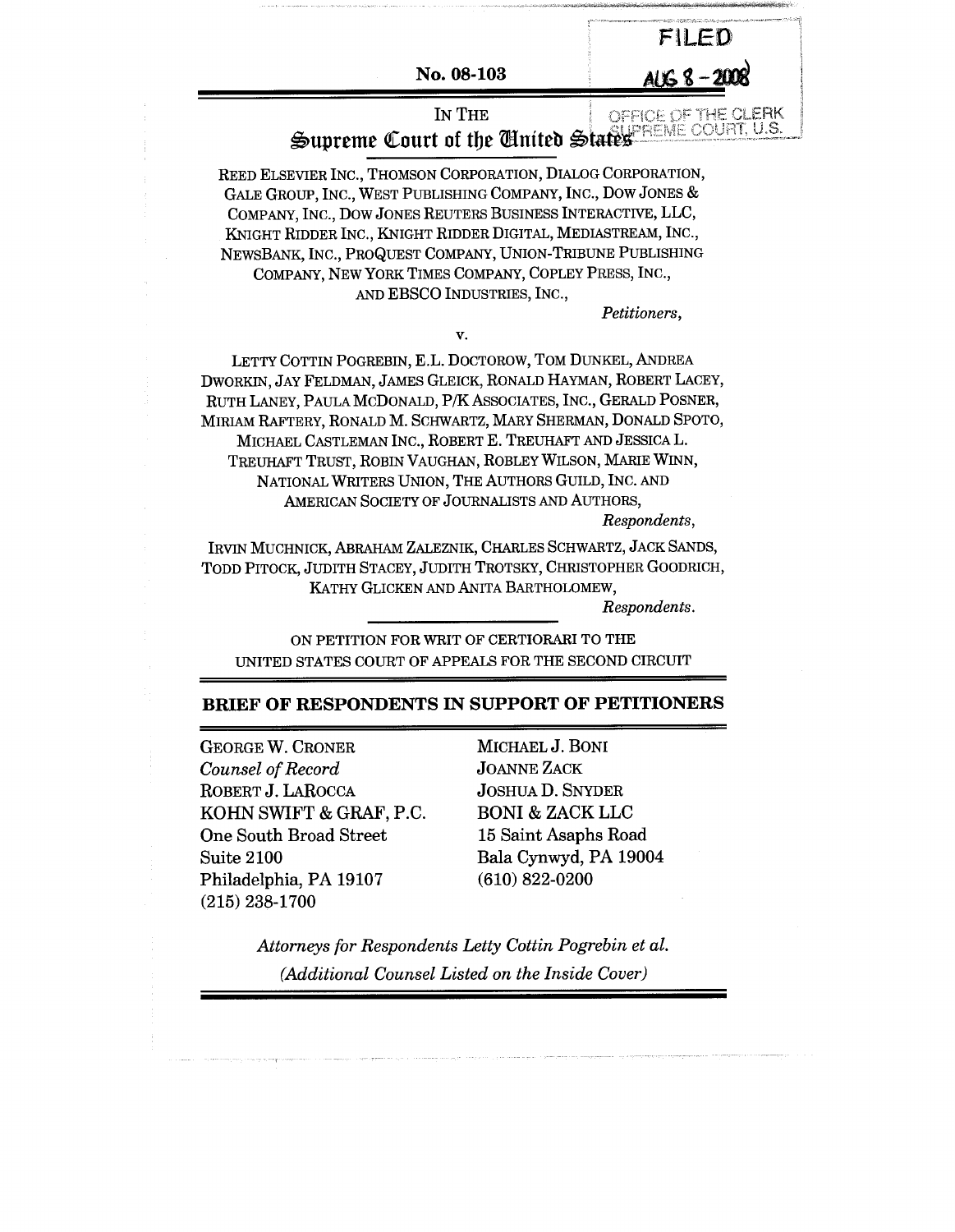*Additional Counsel for Respondents Letty Cottin Pogrebin et al.*

DIANE S. RICE HOSIE MCARTHUR LLP One Market Street Spear Street Tower, 22nd Floor San Francisco, CA 94105 (415) 247-6095

A.J. DEBARTOLOMEO GIRARD GIBBS & DE BARTOLOMEO LLP 601 California St., Suite 1400 San Francisco, CA 94108 (415) 981-4800

GARY FERGUS FERGUS, A LAW FIRM 595 Market Street, Suite 2430 San Francisco, California 94105 (415) 537-9030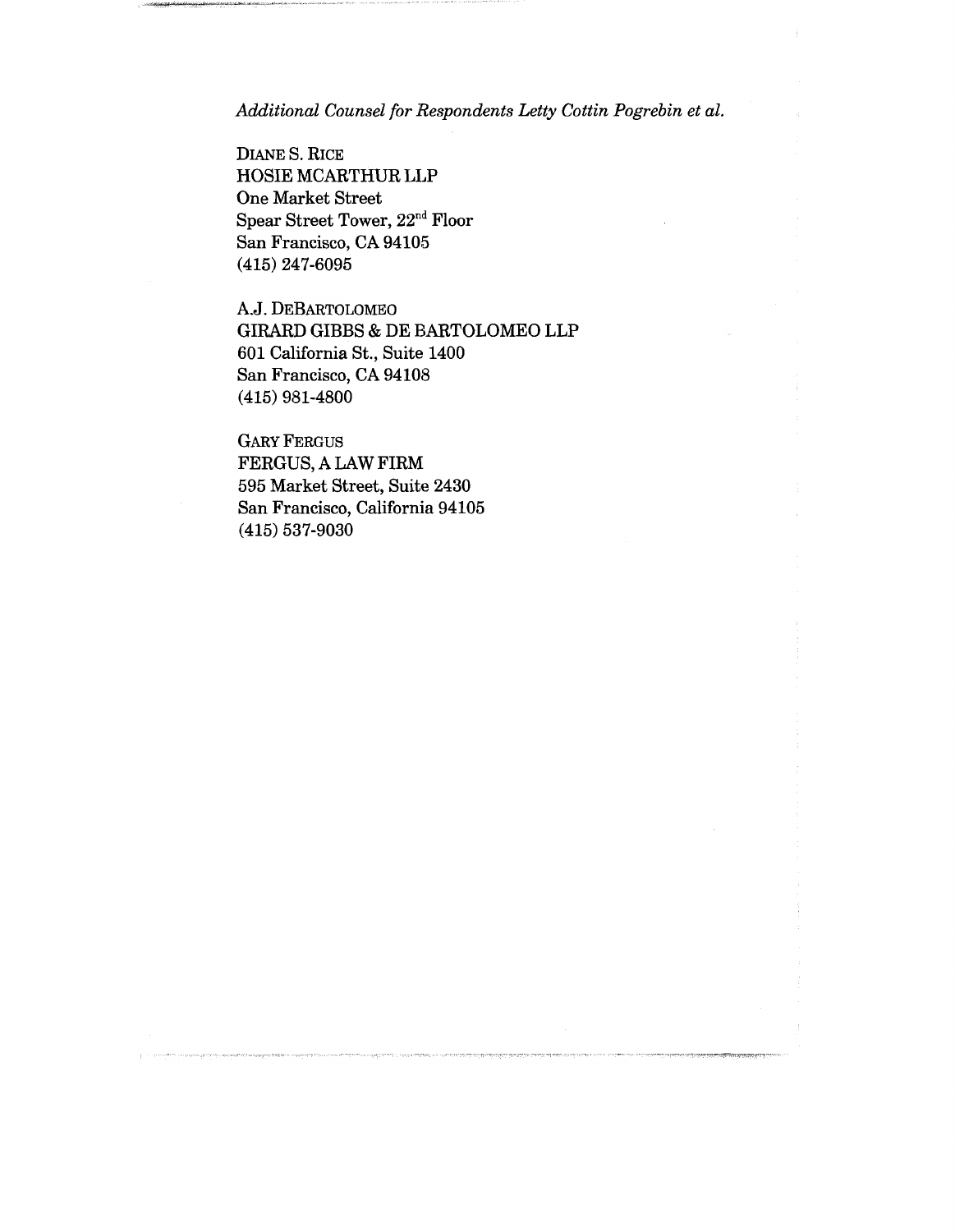## **QUESTIONS PRESENTED**

Plaintiffs-Respondents (Letty Cottin Pogrebin *et al.)* support and incorporate the questions presented in the petition for writ of certiorari filed by Defendants-Petitioners (Reed Elsevier *et al.).*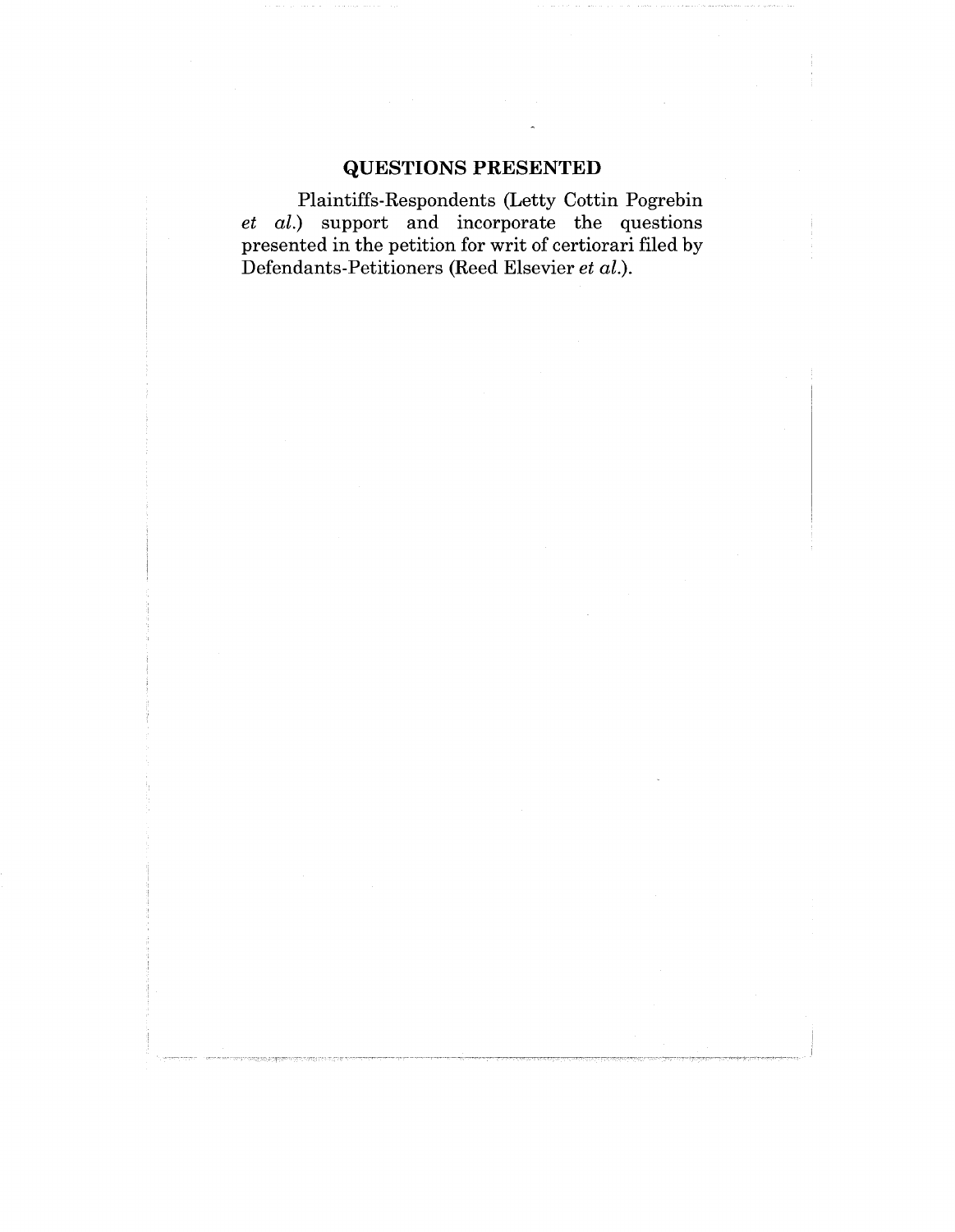#### **RULE 29.6 STATEMENT**

Pursuant to Rule 29.6 of the Rules of this Court, and to enable the Justices of the Court to evaluate possible disqualification or recusal, Plaintiffs-Respondents - Letty Cottin Pogrebin, E.L. Doctorow, Tom Dunkel, Andrea Dworkin, Jay Feldman, James Gleick, Ronald Hayman, Robert Lacey, Ruth Laney, Paula McDonald, P/K Associates, Inc., Gerald Posner, Miriam Raftery, Ronald M. Schwartz, Mary Sherman, Donald Spoto, Michael Castleman Inc., Robert E. Treuhaft and Jessica L. Treuhaft Trust, Robin Vaughan, Robley Wilson, Marie Winn, National Writers Union, The Authors Guild, Inc. and American Society of Journalists and Authors - certify that they have no corporate parents and no publicly held company owns 10% or more of any Respondents' stock.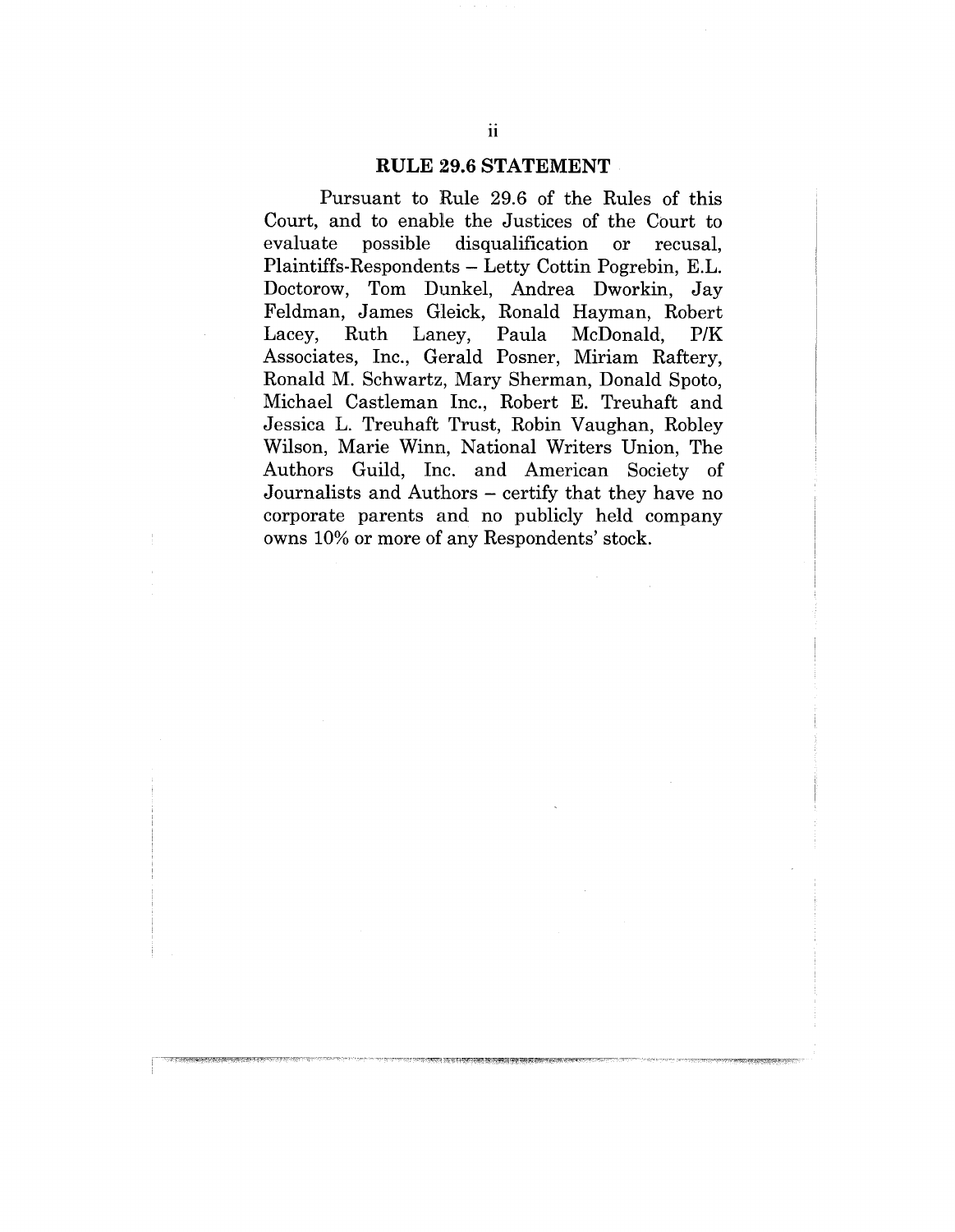## **TABLE OF CONTENTS**

|    | STATUTORY PROVISION INVOLVED  1                                                                                                                                                          |
|----|------------------------------------------------------------------------------------------------------------------------------------------------------------------------------------------|
|    |                                                                                                                                                                                          |
|    | REASONS FOR GRANTING THE WRIT 4                                                                                                                                                          |
| L. | THE DISTRICT COURT HAD<br><b>JURISDICTION TO APPROVE THE</b>                                                                                                                             |
| Н. | <b>COMPLIANCE WITH SECTION 411(A) OF</b><br>THE COPYRIGHT ACT BY ALL CLASS<br>MEMBERS IS NOT REQUIRED FOR THE<br>DISTRICT COURT TO HAVE SUBJECT<br><b>MATTER JURISDICTION TO APPROVE</b> |
|    |                                                                                                                                                                                          |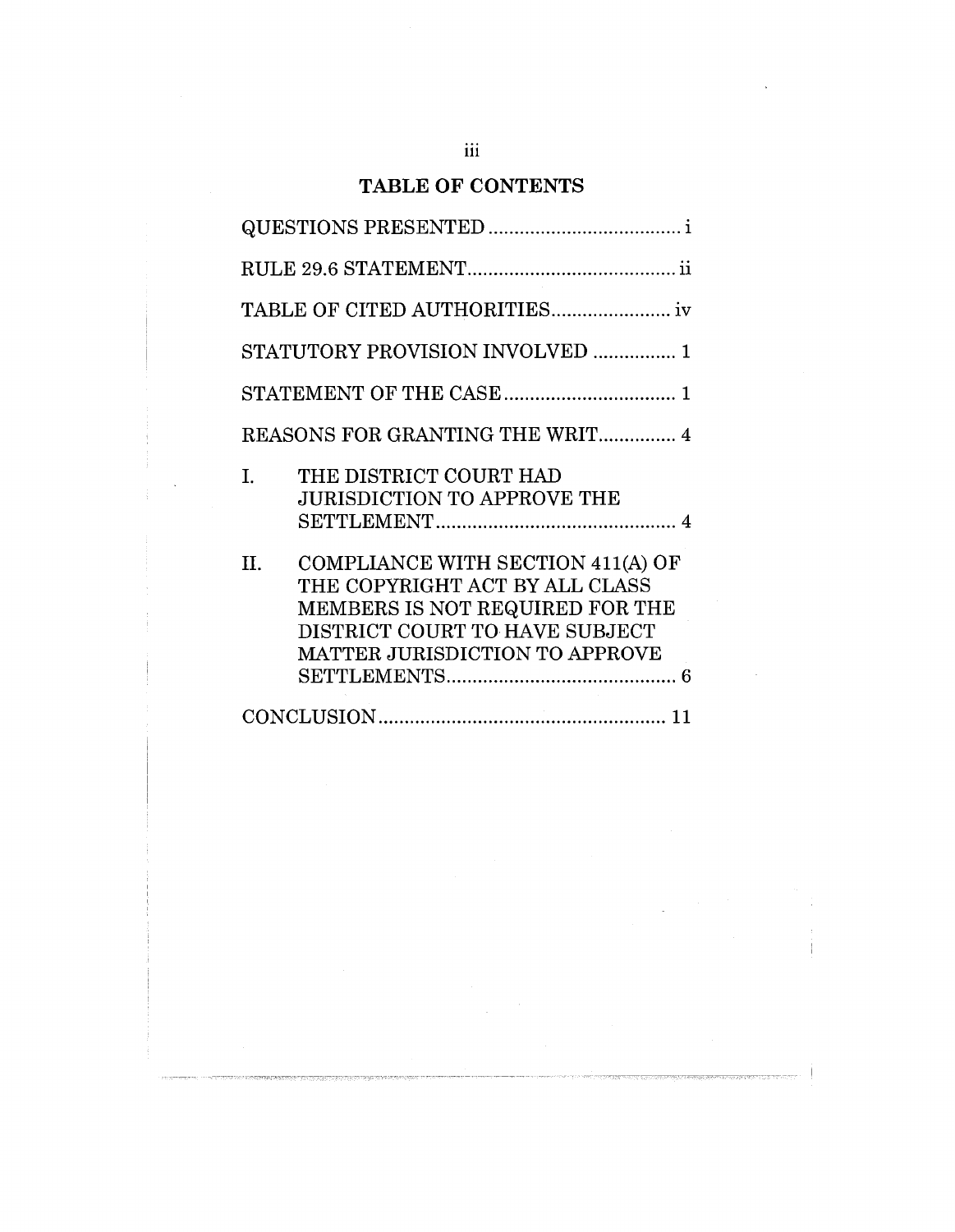## **TABLE OF CITED AUTHORITIES**

 $\sim$   $\sim$ 

# **Cases**

ा प्रसारमाणा

| Abramson v. Pennwood Investment Corp.,                                                    |
|-------------------------------------------------------------------------------------------|
| Arbaugh v. Y&H Corp.,                                                                     |
| Bowles v. Russell,                                                                        |
| Eberhart v. United States,                                                                |
| Exxon Mobil Corp. v. Allapattah Services, Inc.,                                           |
| Grupo Dataflux v. Atlas Global Group, L.P.,                                               |
| Matsushita Elec. Ind. Co., Ltd. v. Epstein,                                               |
| Morris v. Business Concepts, Inc.,                                                        |
| New York Times Co. v. Tasini,                                                             |
| Positive Black Talk Inc. v. Cash Money Records, Inc.,<br>394 F.3d 357 (5th Cir. 2004)  10 |

<u> Electronic de registración de la production de la computación de la computación d</u>

<u> Ennan Kessistan Arawakan di K</u>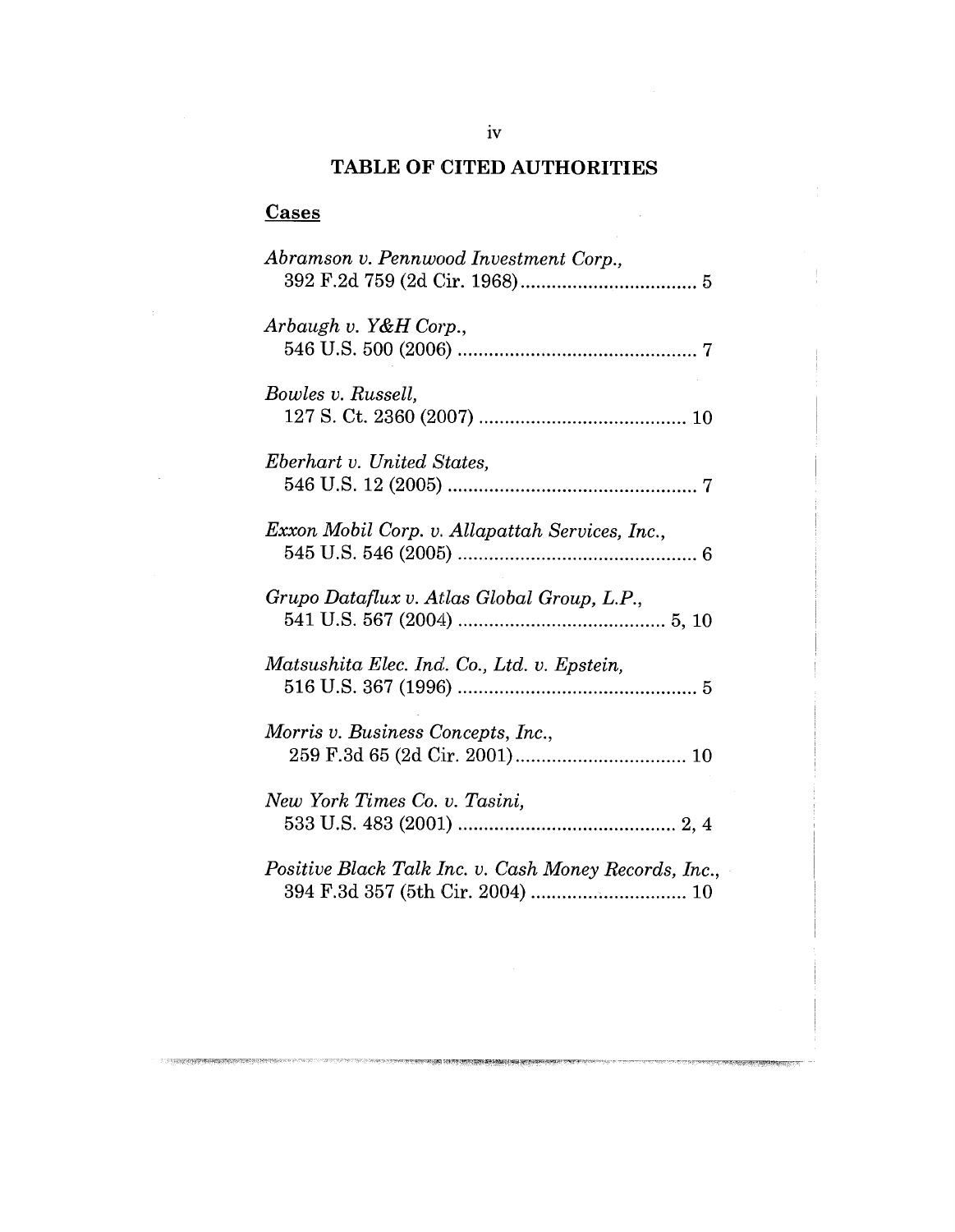| TBK Partners, Ltd. v. Western Union Corp.,     |  |
|------------------------------------------------|--|
| Wal-Mart Stores, Inc. v. Visa U.S.A.,          |  |
| Weinberger v. Salfi,                           |  |
| Well-Made Toy Mfg. Corp. v. Goffa Int'l Corp., |  |
| <b>Statutes</b>                                |  |
|                                                |  |
|                                                |  |
|                                                |  |
|                                                |  |
|                                                |  |
|                                                |  |
|                                                |  |
|                                                |  |
|                                                |  |
|                                                |  |
|                                                |  |
|                                                |  |

 $\mathcal{L}^{\text{max}}_{\text{max}}$  ,  $\mathcal{L}^{\text{max}}_{\text{max}}$ 

 $\frac{1}{\sqrt{2}}$ 

 $\alpha$  , and a set  $\alpha$  ,  $\alpha$  ,  $\beta$ 

 $\label{eq:2.1} \frac{1}{\sqrt{2}}\int_{\mathbb{R}^3}\frac{1}{\sqrt{2}}\left(\frac{1}{\sqrt{2}}\right)^2\frac{1}{\sqrt{2}}\left(\frac{1}{\sqrt{2}}\right)^2\frac{1}{\sqrt{2}}\left(\frac{1}{\sqrt{2}}\right)^2\frac{1}{\sqrt{2}}\left(\frac{1}{\sqrt{2}}\right)^2.$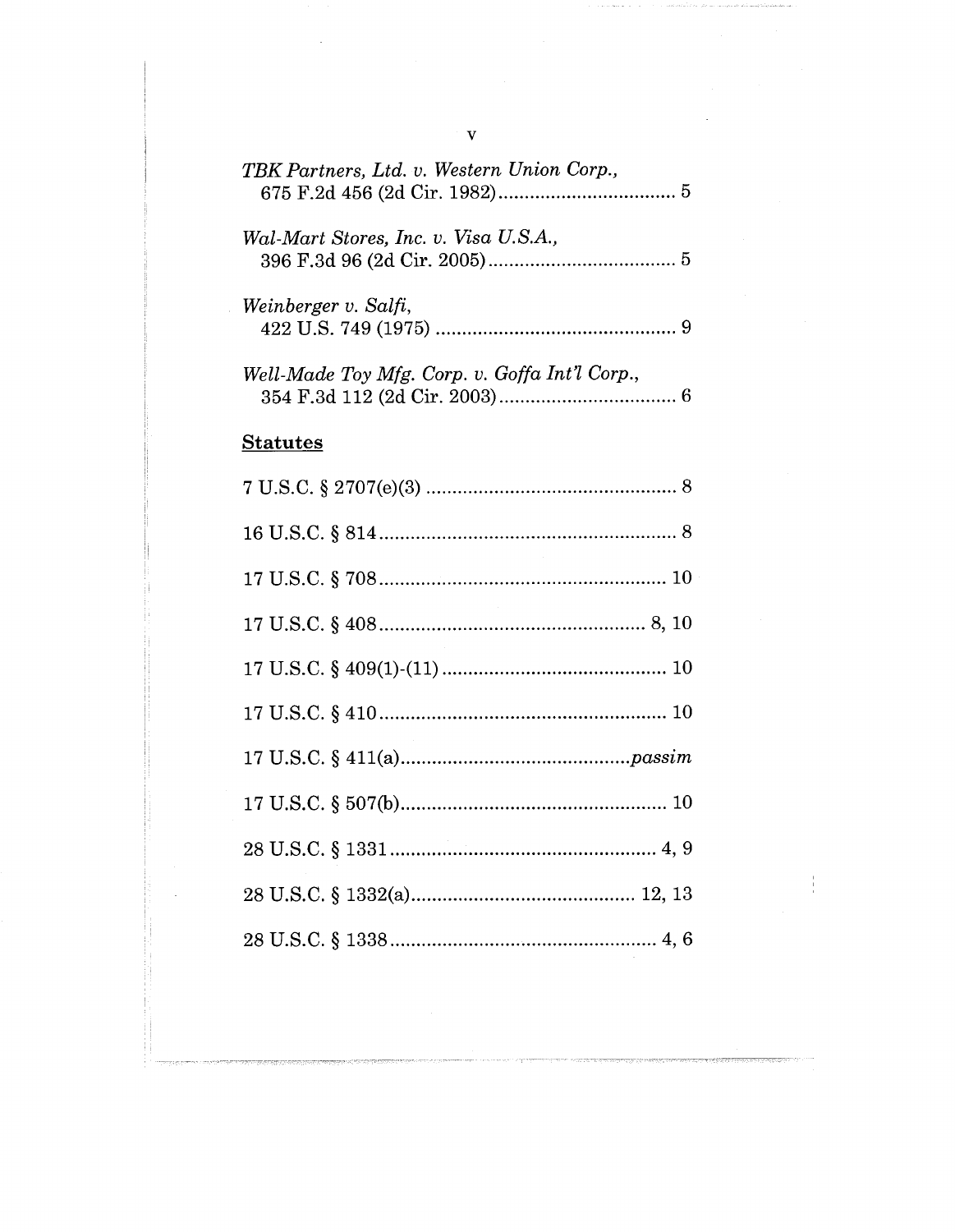## **Regulations**

|--|

## **Legislative History**

|--|--|

### **Treatises**

2 Melville B. Nimmer & David Nimmer, Nimmer on 

.<br>Tunish Mahabaran sering pertama dan berasa dan menghasilkan dalam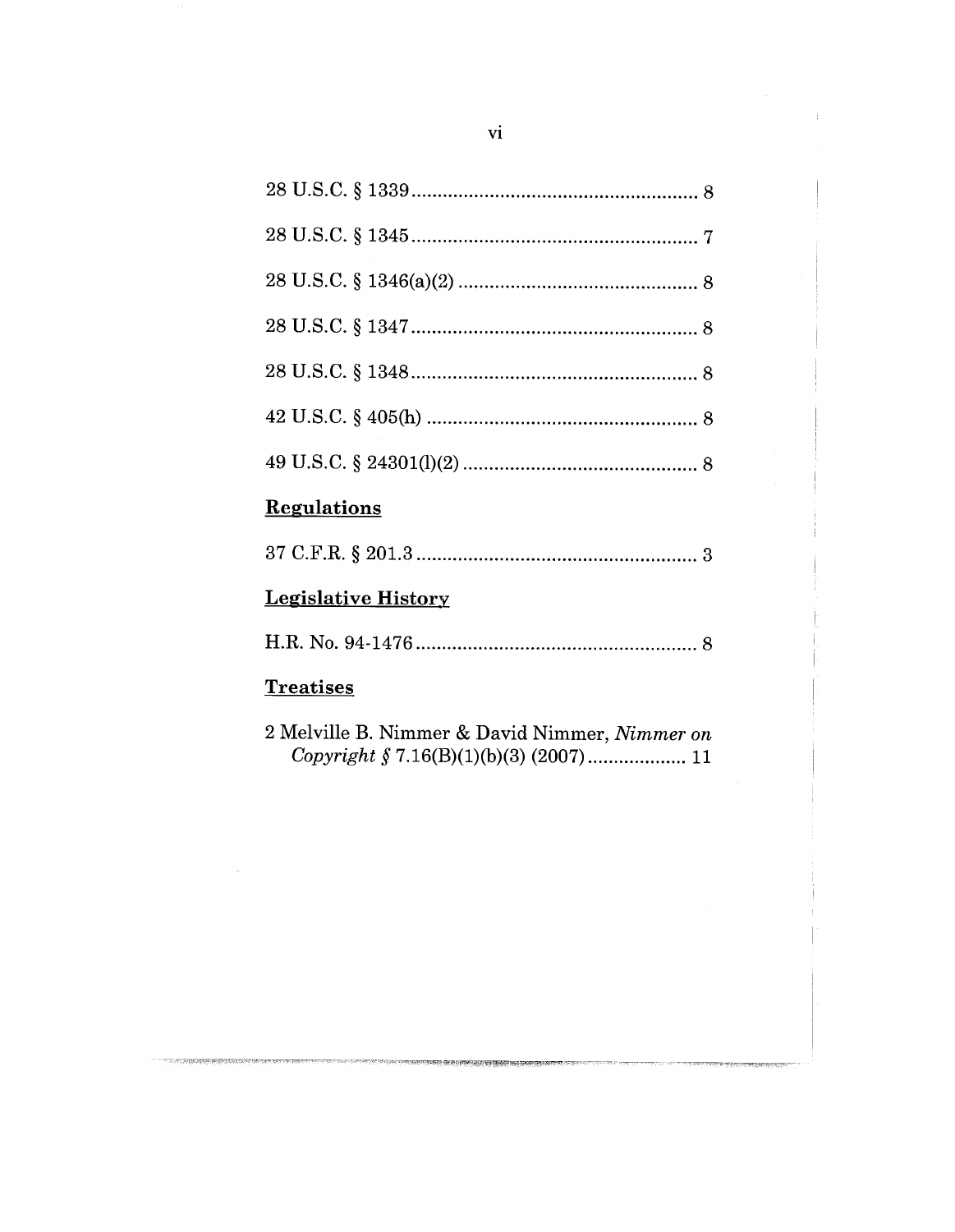#### **STATUTORY PROVISION INVOLVED**

17 U.S.C. § 411(a) provides, in pertinent part:

[N]o action for infringement of the copyright in any United States work shall be instituted until.., registration of the copyright claim has been made in accordance with this title.

#### **STATEMENT OF THE CASE**

This case is exceptionally important to the nation's freelance authors, newspaper and magazine publishers, archival databases, and reading public. If left in place, the Second Circuit's decision vacating the class action settlement in this case will bring about a result that is contrary to this Court's recognition in *New York Times Co. v. Tasini,* 533 U.S. 483, 505 (2001), that "the parties (Authors and Publishers) may enter into an agreement allowing continued electronic reproduction of Authors' works," and would be detrimental to the public interest, for reasons Justice Stevens emphasized in his dissent. *See id.* at 520 (Stevens, J., dissenting).

This class action was brought by freelance authors in 2000 against defendants who infringed their copyrights by including their works, without permission or compensation, in online databases including widely-used databases that are vital to a wide array of research – such as LexisNexis. The case was stayed pending the decision of this Court in *Tasini,* which was brought individually by six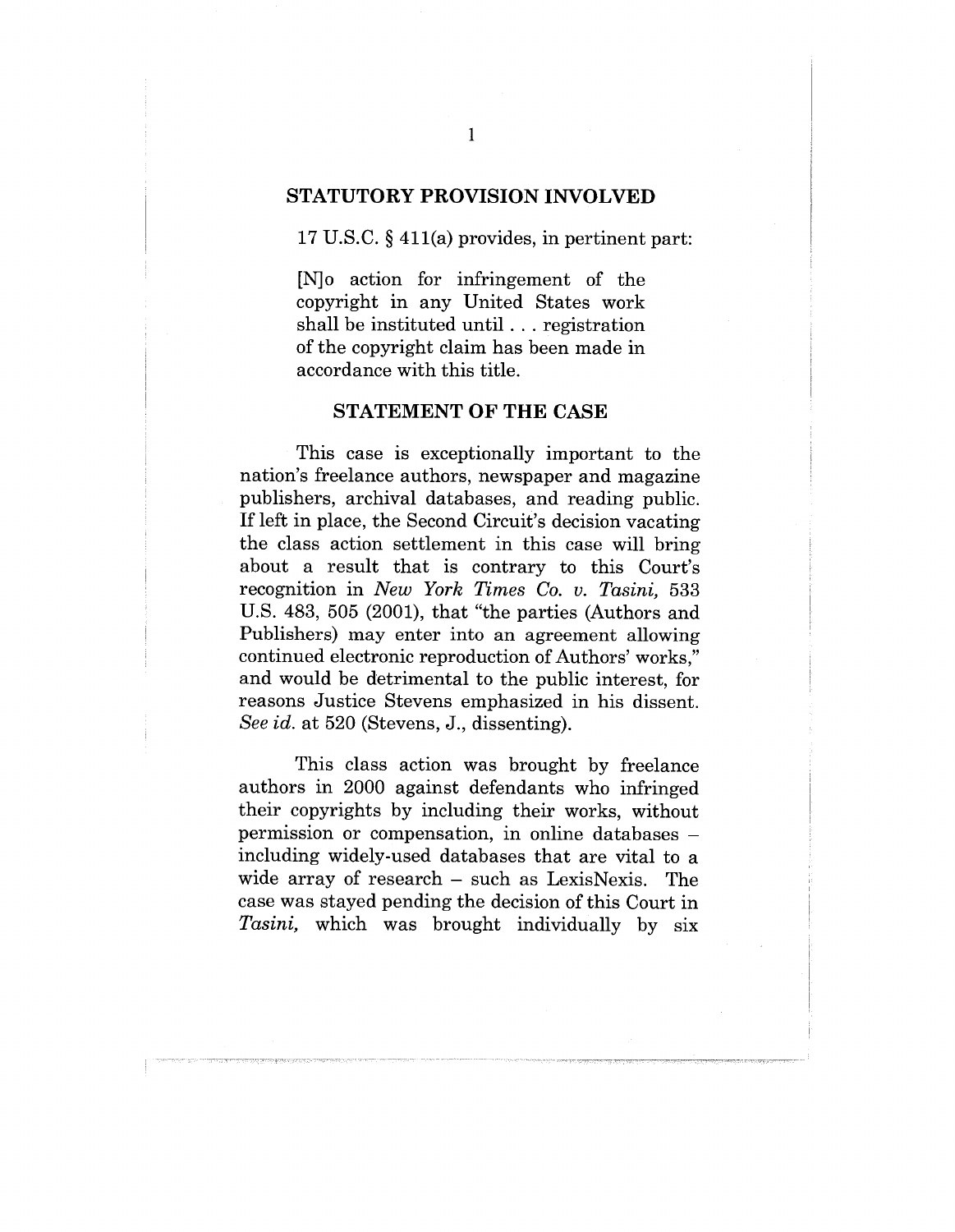freelance authors. In *Tasini,* this Court held that electronic publishers had infringed the copyrights of freelance authors, and stated:

> [T]he parties (Authors and Publishers) may enter into an agreement allowing continued electronic reproduction of Authors' works; they, and if necessary the courts and Congress, may draw on<br>numerous models for distributing numerous models for distributing copyrighted works and remunerating authors for their distribution.

#### *Id.* at 505.

The settlement in this case, reached after nearly four years of intense mediation and approved by the district court, is a comprehensive, industrywide agreement among authors, publishers, and electronic databases allowing continued electronic reproduction and display of the class members' works.

The district court granted final approval of the settlement, and some objectors took an appeal. Shortly before oral argument, the Second Circuit Court of Appeals *sua sponte* raised the issue whether the district court had subject matter jurisdiction over claims based on unregistered copyrights  $-$  an issue neither raised nor briefed in the district court.

A divided panel vacated the district court final approval order, reasoning that the district court "lacked jurisdiction to certify the class and approve the settlement agreement" because the settlement class included class members with claims based on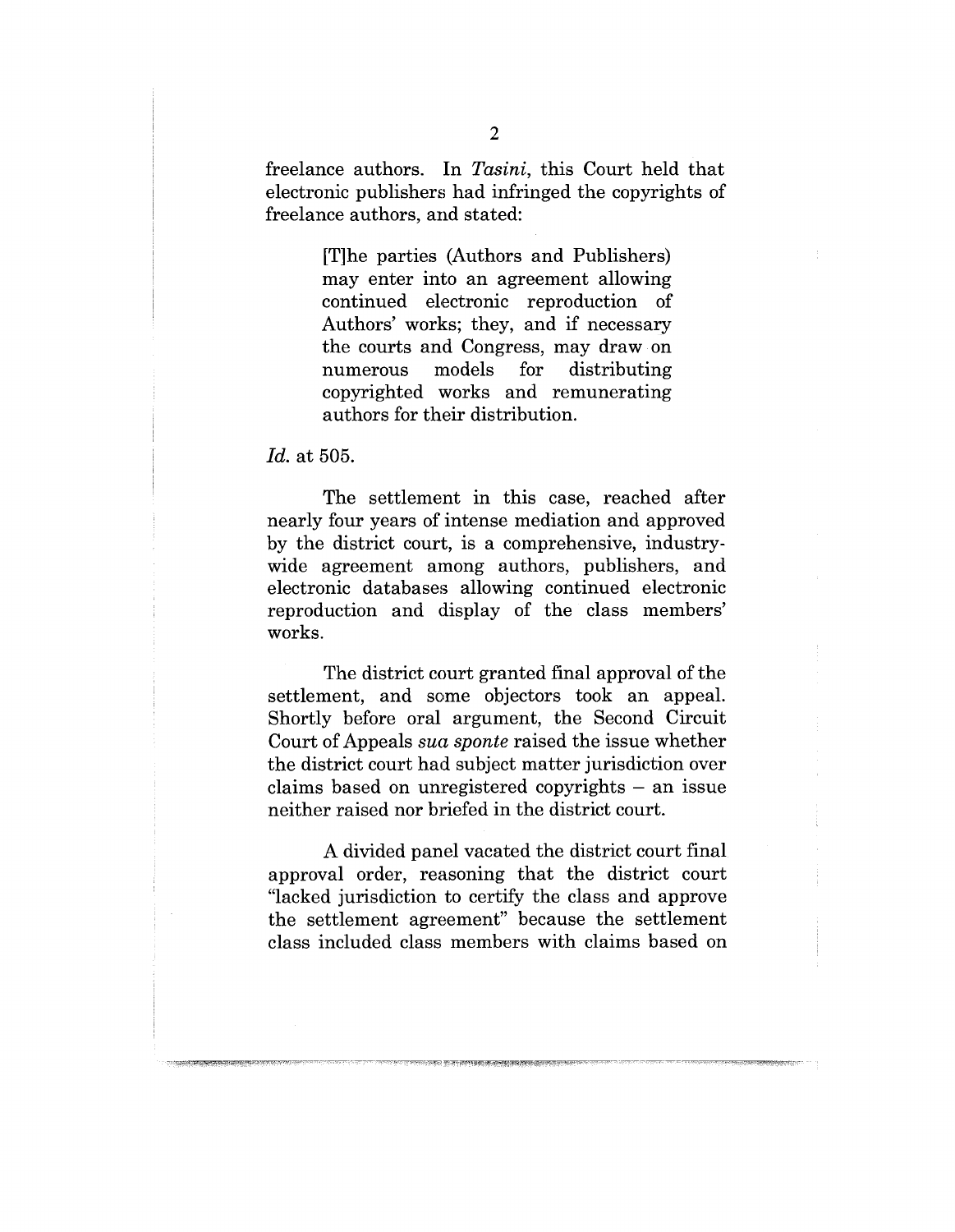unregistered copyrights. Pet. App. 27a.1 Judge John M. Walker dissented on the ground that copyright registration under 17 U.S.C. § 411(a) is not a jurisdictional, but rather a claims processing, requirement. Pet. App. 27a-45a.

The Second Circuit's decision dismantled a comprehensive settlement of this infringement action designed to ensure that the nation's archival digital databases will remain intact. The impact of the decision is far reaching. Most freelance authors *(i.e.,* the vast majority of the class) whose copyrights were infringed on a widespread basis will go without any redress. Most will not spend \$35 or \$45 (see 37 C.F.R. § 201.3) to register a year's worth of works to bring an actual damages infringement claim for articles they sold years ago for \$50 or \$100.

With no comprehensive settlement in place, the publishers and databases will have no choice but to search for and delete whole swaths of freelance works from their digital archives, or risk repetitive litigation over the same dispute the parties sought to settle in this case.

Such gaps in the digital archives will compromise the interests of the reading public, ironically leading to the very result that Justice Stevens warned about in his dissent in *Tasini:*

<sup>1</sup> Citations to "Pet." refer to the Petition for a Writ of Certiorari filed by Defendants-Petitioners Reed-Elsevier, Inc. *et al.,* No. 08-103, and citations to "Pet. App" refer to the appendix thereto.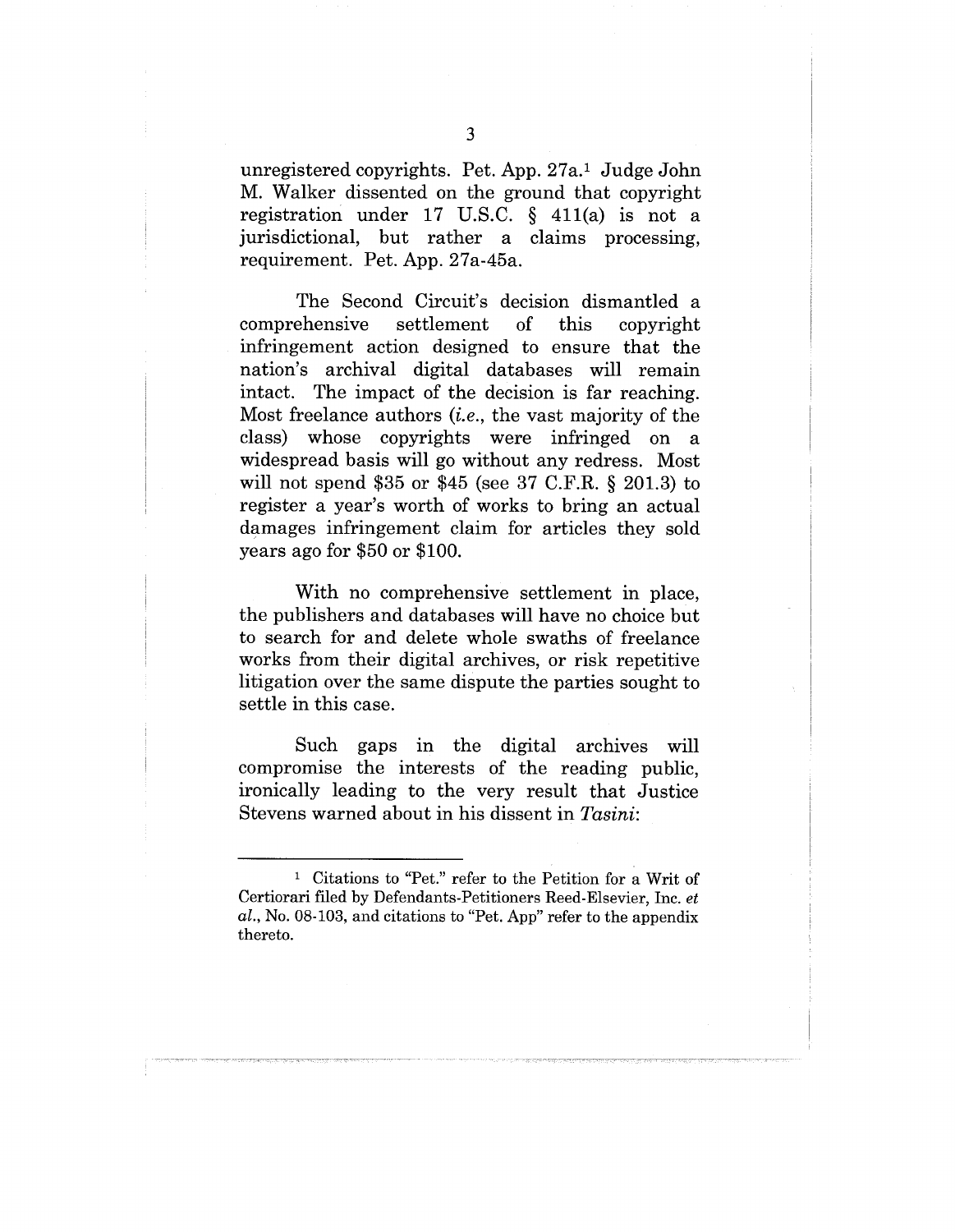The majority discounts the effect its decision will have on the availability of comprehensive digital databases, but I am not as confident. As petitioners' *amici* have persuasively argued, the difficulties of locating individual freelance authors and the potential of exposure to statutory damages may well have the effect of forcing electronic archives to purge freelance pieces from their databases. "The omission of these materials from electronic collections, for any reason on a large scale or even an<br>occasional basis, undermines the occasional basis, the principal benefits that electronic archives offer historians - efficiency, accuracy and comprehensiveness." Brief for Ken Burns et al. as *Amici Curiae* 13.

533 U.S. at 520 (Stevens, J., dissenting) (citation omitted).

#### **REASONS FOR GRANTING THE WRIT**

#### I. **The District Court had Jurisdiction to Approve the Settlement.**

The district court had subject matter jurisdiction in this civil action under 28 U.S.C. §§ 1331 and 1338. Each named plaintiff met the requirements of 17 U.S.C. § 411(a), by registering his or her United States works with the Copyright Office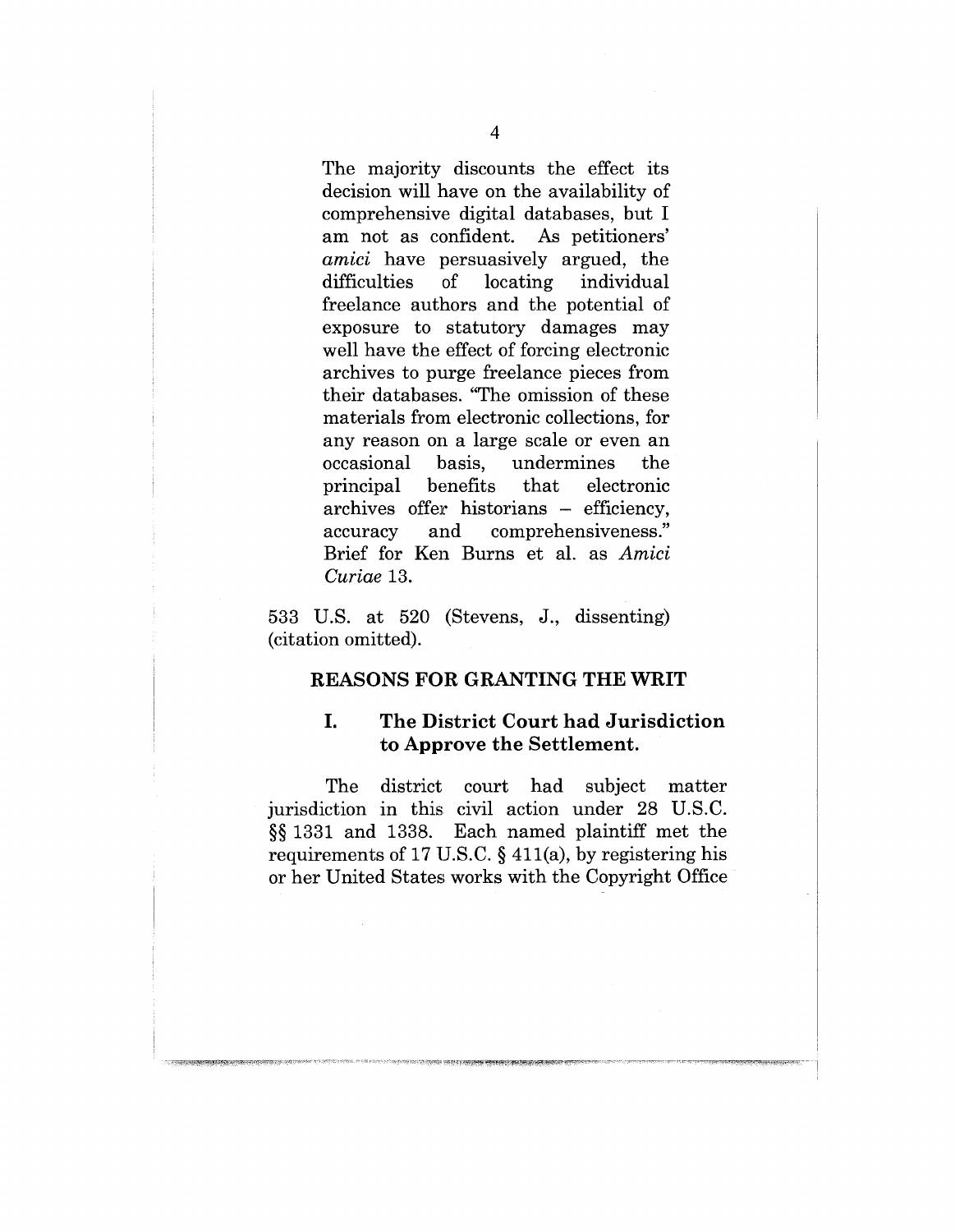before instituting this lawsuit.<sup>2</sup> See Grupo Dataflux *v. Atlas Global Group, L.P.,* 541 U.S. 567, 570-71 (2004) (jurisdiction is determined at the time of filing).

As a result, the district court had the jurisdiction and power to approve the class action settlement agreement, even though the settlement included the release of claims by class members based on unregistered copyrights that could not have been actually adjudicated in the class action. *Matsushita Elec. Ind. Co. v. Epstein,* 516 U.S. 367, 369 (1996) (federal court must give Full Faith and Credit to state court judgment approving a class action settlement that released claims within the exclusive jurisdiction of the federal courts); *Wal-Mart Stores, Inc. v. Visa U.S.A.,* 396 F.3d 96, 108-09 (2d Cir. 2005) (class action settlement can release claim against non-parties); *TBK Partners Ltd. v. Western Union Corp.,* 675 F.2d 456, 460-61 (2d Cir. 1982) (because of the strong public policy favoring settlements, a court may permit the release of claims it might not have had the power to adjudicate); *Abramson v. Pennwood Investment Corp.,* 392 F.2d 759, 762 (2d Cir. 1968) (state court could approve derivative suit settlement that included the release of federal securities claims that could not have been adjudicated in state court).

<sup>2</sup> Foreign works are covered by the Berne Convention for the Protection of Literary and Artistic Works, which is not at issue here.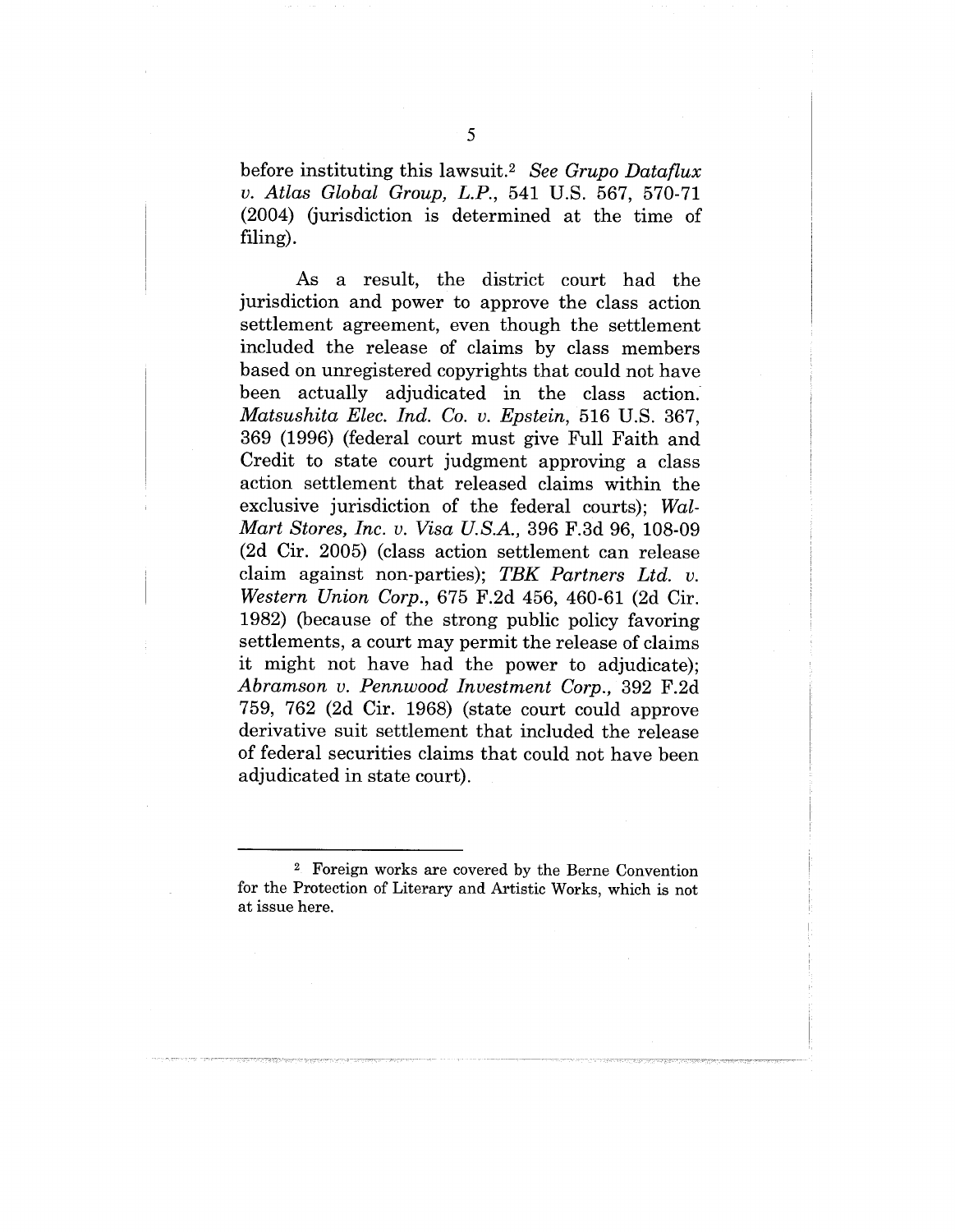The district court was not required to have subject matter jurisdiction over every claim of every class member in order to have subject matter jurisdiction over this copyright class action. This Court has rejected the argument, implicit in the Second Circuit's opinion here, that jurisdiction must exist over every claim in a case for the court to possess jurisdiction over a civil action. This Court stated that it could "not accept the view, urged by some of the parties, commentators, and Courts of Appeals, that a district court lacks original jurisdiction over a civil action unless the court has original jurisdiction over every claim in the complaint." *Exxon Mobil Corp. v. Allapattah Servs.,* 545 U.S. 546, 560 (2005).

### II. **Compliance With Section 411(a) of the Copyright Act by all Class Members is not Required for the District Court to Have Subject Matter Jurisdiction to Approve Settlements.**

Congress has expressly vested the federal courts with exclusive subject matter jurisdiction over copyright actions. See 28 U.S.C. §.  $1338(a)$ . Notwithstanding this express grant of jurisdiction, the Second Circuit vacated the class action settlement and held that Section 411(a) of the Copyright Act provides an additional mandatory registration requirement for subject matter jurisdiction. In so doing, the Second Circuit ignored settled law permitting the release of claims that cannot actually be adjudicated in a class action. *See* Section I, *supra;* Pet. at 13-25. In addition, Section 411(a) is not a source of or limitation on subject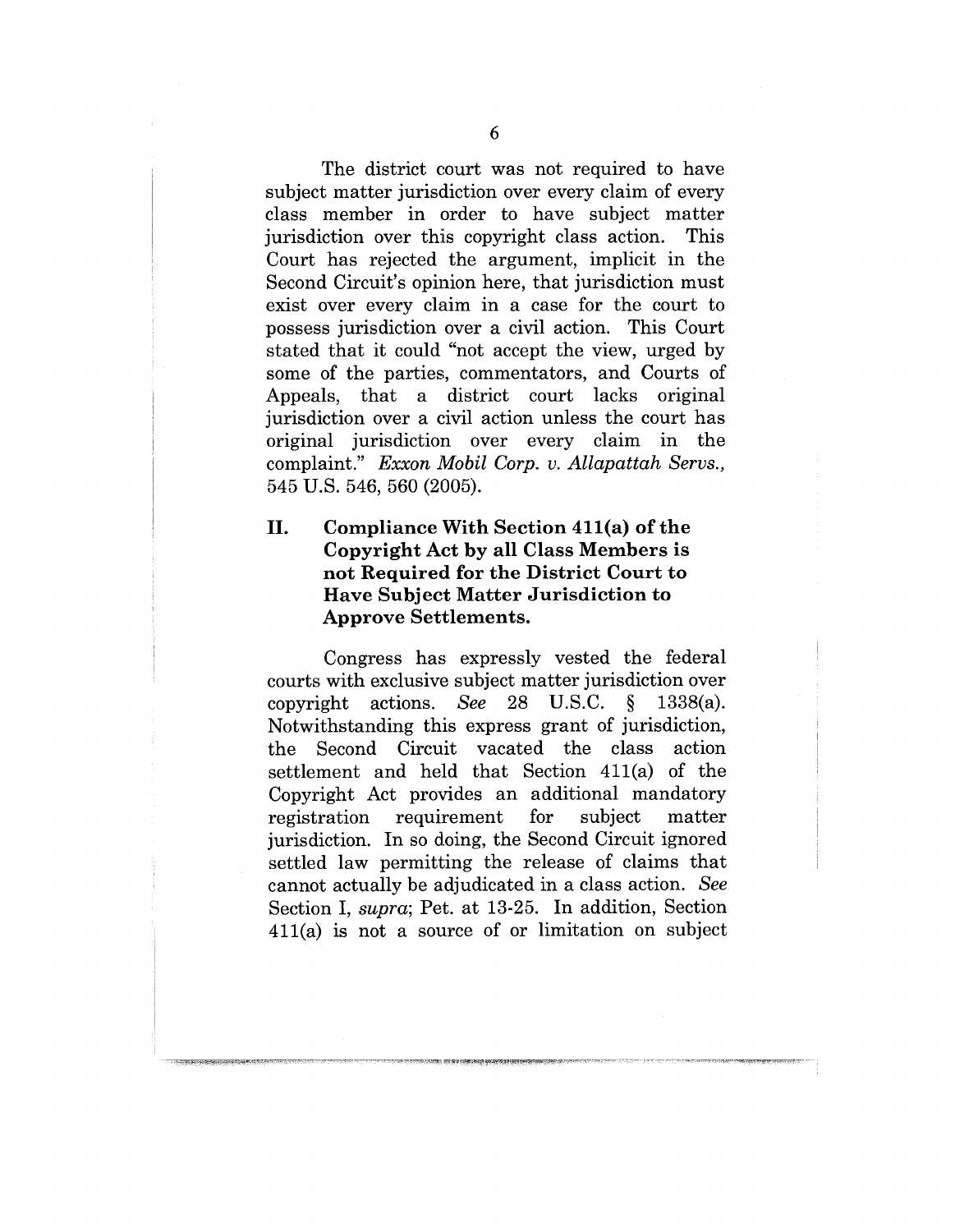matter jurisdiction, but instead constitutes a claimsprocessing rule or element of a copyright claim.

This Court has urged that courts more carefully distinguish between true jurisdictional bars and claim-processing rules that may be waived and to revisit the use of the "jurisdiction" label in that light. *Eberhart v. United States,* 546 U.S. 12, 13, 16 (2005) (per curiam); *see also Kontrick v. Ryan,* 540 U.S. 443, 455 (2004) ("Clarity would be facilitated if courts and litigants used the label 'jurisdictional' not for claim-processing rules, but only for prescriptions delineating the classes of cases (subject-matter jurisdiction) and the persons (personal jurisdiction) falling within a court's adjudicatory authority.").

This distinction is essential, as claimsprocessing rules are subject to waiver by adverse parties, whereas limitations that go to a court's subject matter jurisdiction are not waivable and may be raised by courts *sua sponte. See Eberhart,* 546 U.S. at 19.

In *Arbaugh v. Y&H Corp.,* 546 U.S. 500, 515- 16 and n.ll (2006), this Court stated that statutes should not be considered jurisdictional unless they "clearly" state an intention to limit jurisdiction. That case lists statutes that by their express terms confer or limit the subject matter jurisdiction of the court, rather than imposing an obligation on a party:

> Certain statutes confer subject-matter jurisdiction only for actions brought by specific plaintiffs, *e.g.,* 28 U.S.C. § 1345 (United States and its agencies and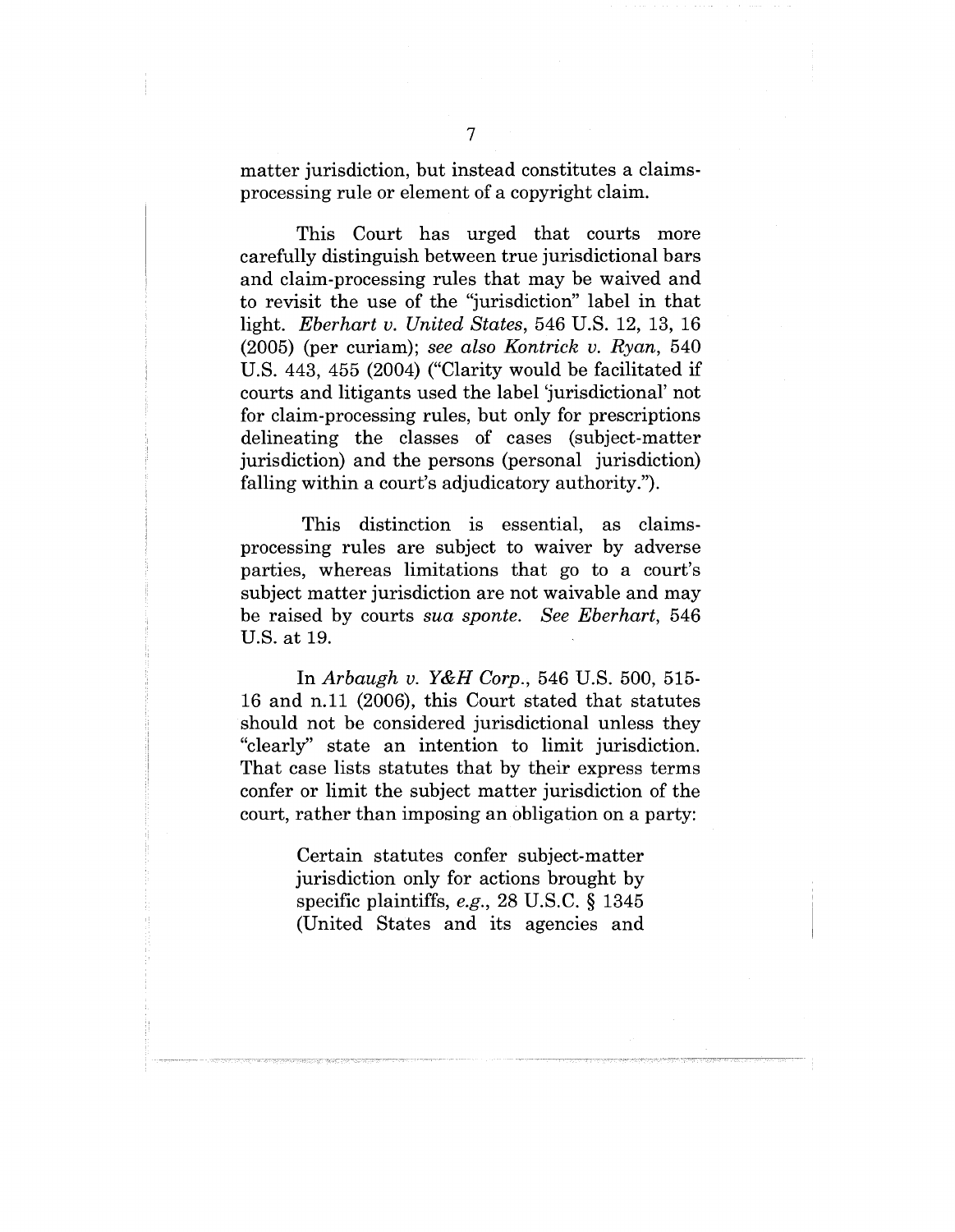**officers),[3] 49 U.S.C. § 24301(1)(2) (Amtrak),[4] or for claims against particular defendants,** *e.g.,* **7 U.S.C. § 2707(e)(3) (persons subject to orders of the Egg Board);[5] 28 U.S.C. § 1348 (national banking associations), [6] or for actions in which the amount in controversy exceeds,** *e.g.,* **16 U.S.C. § 814,[7] or falls below,** *e.g.,* **22 U.S.C.**  $\S 713(a)(1)(B),\n \begin{bmatrix} 8 \\ 28 \end{bmatrix}$  U.S.C. **§ 1346(a)(2),[9] a stated amount. Other jurisdiction-conferring provisions**

4 "The *district courts of the United States have original jurisdiction over a civil action* Amtrak brings ...." (emphasis added).

<sup>5</sup> "... and *the several district courts of the United States are hereby vested with jurisdiction to entertain such suits* regardless of the amount in controversy." (emphasis added).

*6 "The district courts shall have original jurisdiction of any civil action* commenced by the United States ...." (emphasis added).

<sup>7</sup> "... Provided, That *United States district courts shall only have jurisdiction of cases* when the amount claimed by the owner of the property to be condemned exceeds \$ 3,000 ...." (emphasis added).

*s "The district courts of the United States shall have original jurisdiction,* concurrent with the United States Court of Federal Claims .... " (emphasis added).

9 "(a) The *district courts shall have original jurisdiction,* concurrent with the United States Claims Court .... " (emphasis added).

<sup>3 &</sup>quot;Except as otherwise provided by Act of Congress, *the district courts shall have original jurisdiction of all civil actions* .... " (emphasis added).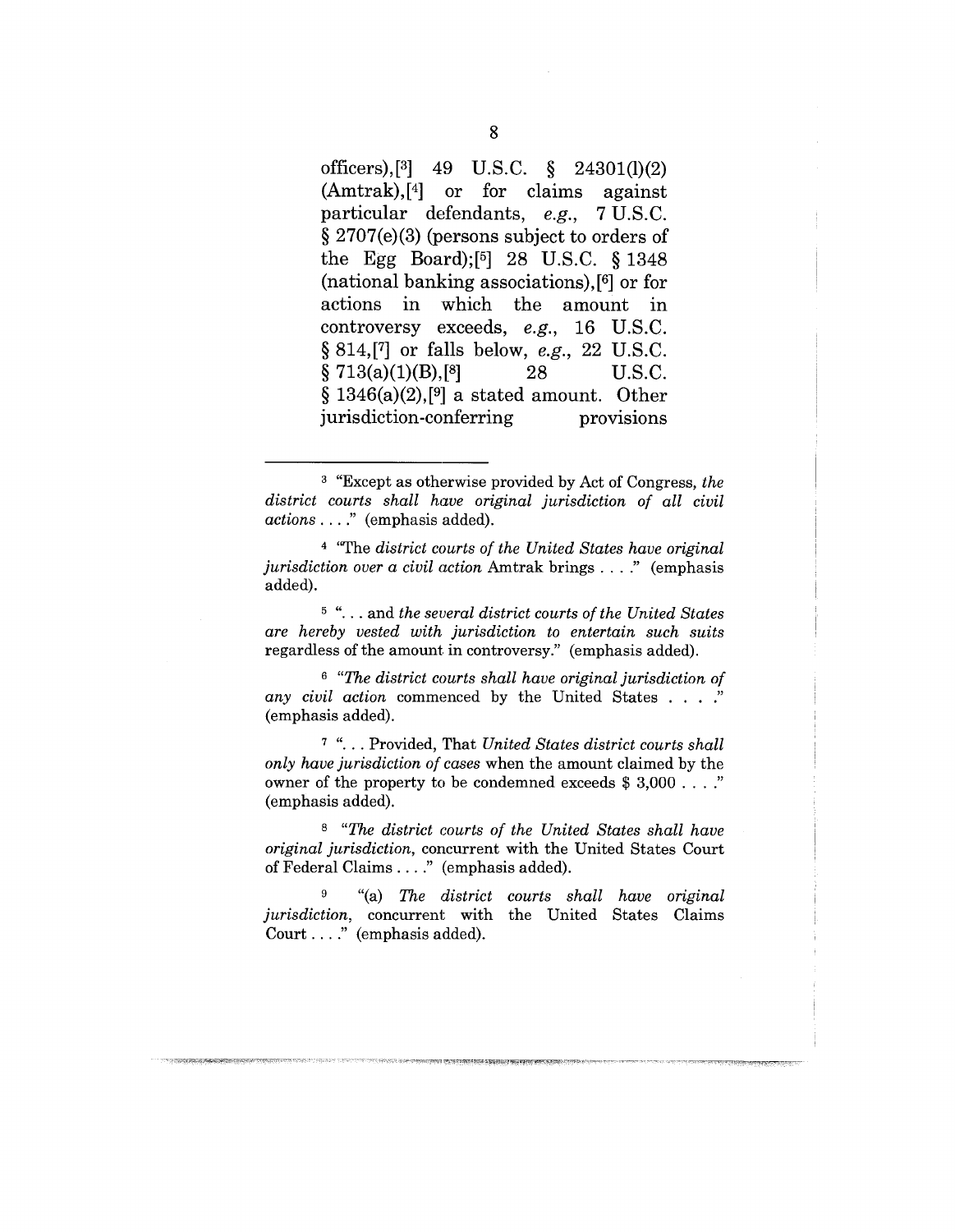describe particular types of claims. *See, e.g.,* [28 U.S.C.] § 1339 ("any civil action arising under any Act of Congress relating to the postal service"); [28 U.S.C.] § 1347 ("any civil action commenced by any tenant in common or joint tenant for the partition of lands where the United States is one of the tenants in common or joint tenants"). In a few instances, Congress has enacted a separate provision that expressly restricts application of a jurisdictionconferring statute. *See, e.g., Weinberger v. Salfi,* 422 U.S. 749, 756-761 (1975) (42 U.S.C. § 405(h) bars § 1331 jurisdiction over suits to recover Social Security benefits).

That Section 411(a) does not limit subject matter jurisdiction in connection with settlements of properly instituted claims is confirmed by its purpose. "[R]egistration is not a condition of copyright protection," 17 U.S.C.  $\S$  408(a), and its purpose is unrelated to the creation or vesting of a substantive right. Rather, "[r]egistration furthers the important policy behind copyright of disclosing works and making them part of the public domain." Pet. App. at 35a. To this end, the Copyright Act creates an incentive for registration by providing the additional remedies of statutory damages and attorney's fees for those holding registered copyrights. *See id.* (citing H.R. No. 94-1476 at 158).

In addition, courts have applied Section 411 in a manner fundamentally inconsistent with its being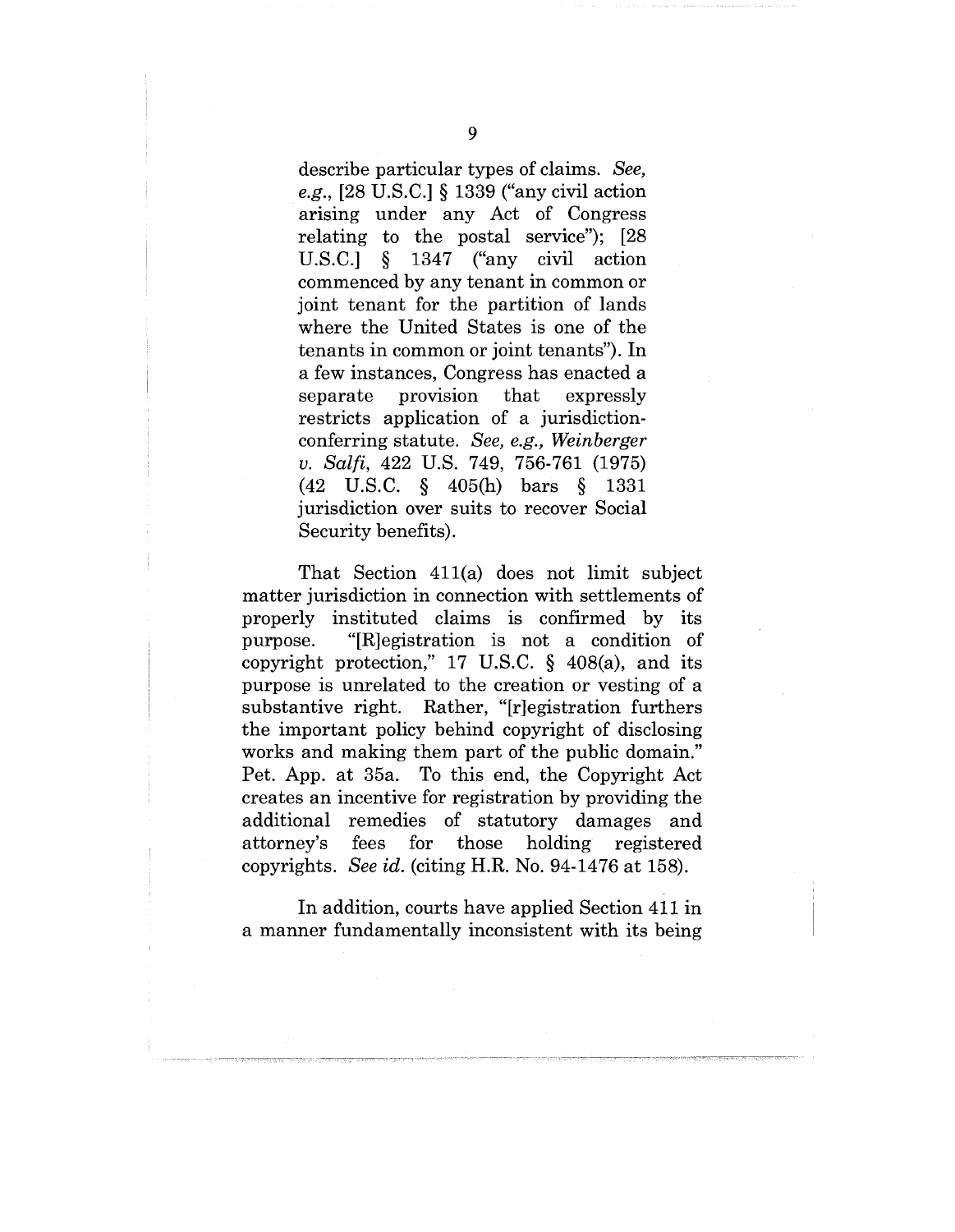jurisdictional in connection with settlement approval. Under this Court's precedent. requirements that are truly jurisdictional are not subject to waiver or equitable exceptions. *See Bowles v. Russell,* 127 S. Ct. 2360, 2362 (2007) (petitioner's untimely notice of appeal – although filed in reliance upon district court's order – deprived court of appeals of jurisdiction). Section 411(a), however, is "riddled with jurisdictionally recognized exceptions." Pet. App. at 35a. For instance, a plaintiffs failure to register his or her copyright before commencing suit may be cured after commencement by registration and the filing of a supplemental pleading. *See, e.g., Positive Black Talk Inc. v. Cash Money Records, Inc.,* 394 F.3d 357, 366 (5th Cir. 2004).

Even while referring to registration as a jurisdictional matter, the Second Circuit Court of Appeals in *Morris v. Business Concepts, Inc.,* 259 F.3d 65, 68 n.1 (2d Cir. 2001), acknowledged that the plaintiff "could have; cured the jurisdictional defect here *failure* to register by registering those of her articles that were not time-barred by 17 U.S.C. § 507(b)." This ability to cure is inconsistent with the holding in *Grupo,* 541 U.S. at 570-71, that subject matter jurisdiction is unalterably determined at the time of filing.

Copyright registration is also akin to, and less stringent than, exhaustion requirements found *not* to be jurisdictional. *See* Pet. App. at 34a n.1. Registration is a relatively simple and inexpensive process, *i.e.,* the submission of (1) a deposit (photocopy) of the work, (2) an application for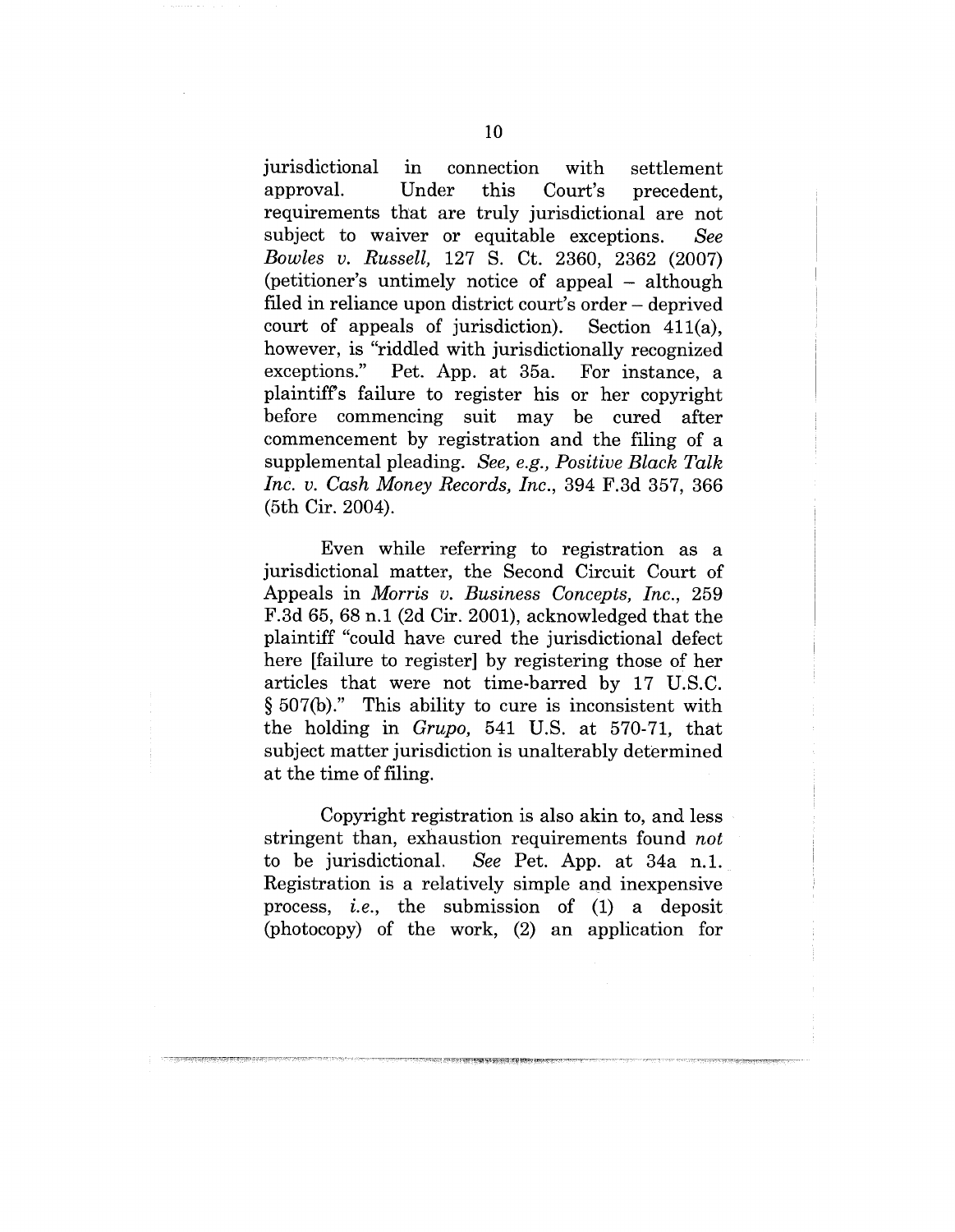registration, and (3) a fee. *See* 17 U.S.C. §§ 408(b), 409(1)-(11), 708. Regardless of whether the Register of Copyrights registers the claim (and issues a certificate of registration) or refuses registration, 17 U.S.C. § 410, this action on the part of the Register of Copyrights is not required for purposes of commencing suit. *See* Pet. App. at 34a n.1.

In this regard, copyright registration is analogous to a filing fee for a civil action, which plainly need not be filed by each absent class member in order for the district court to obtain jurisdiction. *See* 2 Melville B. Nimmer & David Nimmer, *Nimmer on Copyright §* 7.16(B)(1)(b)(3) (2007) ("Section 411(a) can be viewed as a court filing requirement, much like the fees that must be paid to file a complaint in a United States district court.")

Accordingly, Section  $411(a)$  does not limit a court's subject matter jurisdiction to approve a settlement releasing claims that could not have been adjudicated in the class action.

#### **CONCLUSION**

For the foregoing reasons, and those set forth in Defendants-Petitioners' petition for writ of certiorari, Plaintiffs-Respondents respectfully submit that the petition of Defendants-Petitioners should be granted.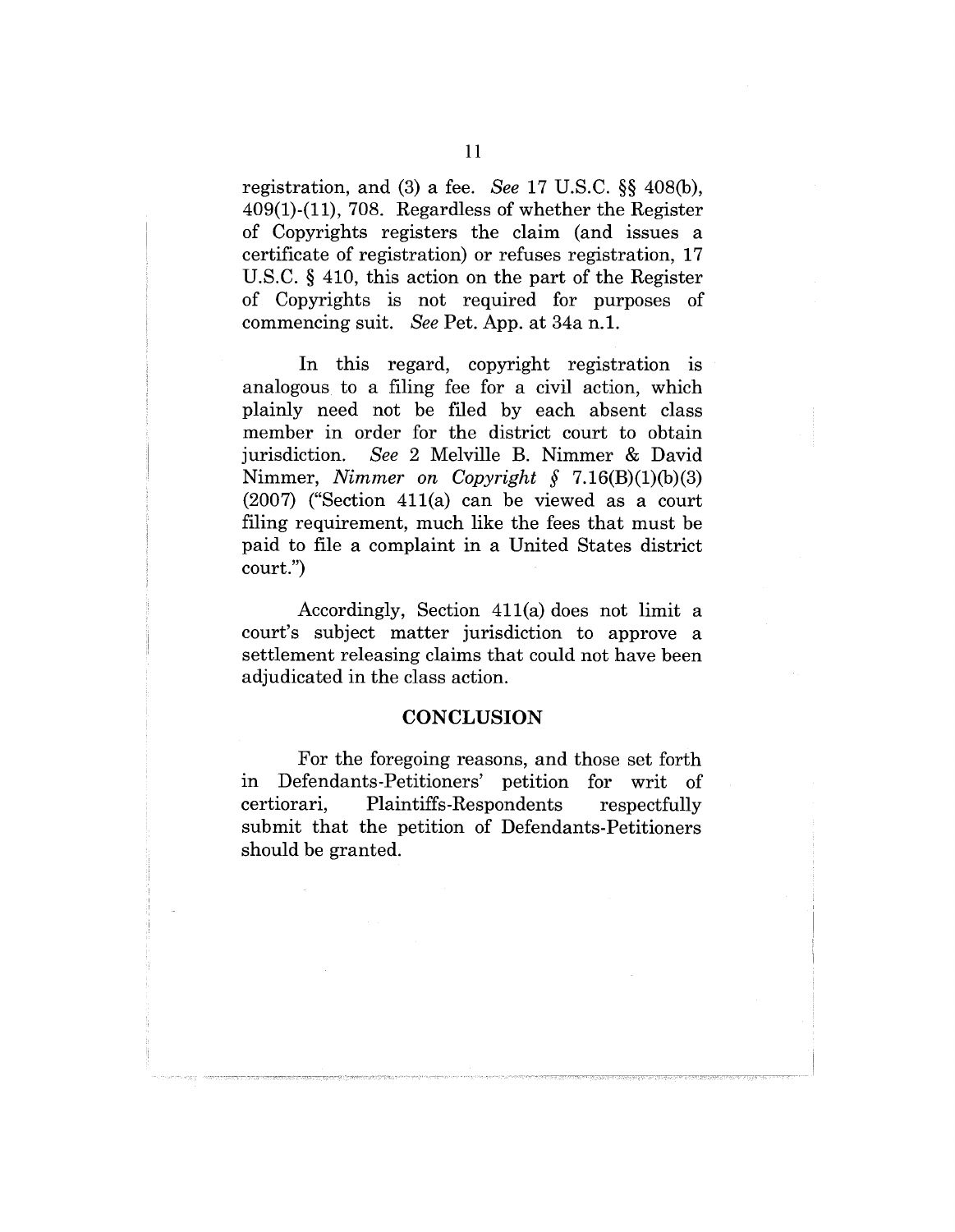#### Dated: August 11, 2008

Respectfully submitted,

George W. Croner *Counsel of Record* Robert J. LaRocca KOHN, SWIFT & GRAF, P.C. One South Broad Street, Suite 2100 Philadelphia, PA 19107 (215) 238-1700

Michael J. Boni Joanne Zack Joshua D. Snyder BONI & ZACK LLC 15 St. Asaphs Road Bala Cynwyd, PA 19004 (610) 822-0200

Diane S. Rice HOSIE MCARTHUR LLP One Market Street Spear Street Tower, 22nd Floor San Francisco, CA 94105 (415) 247-6095